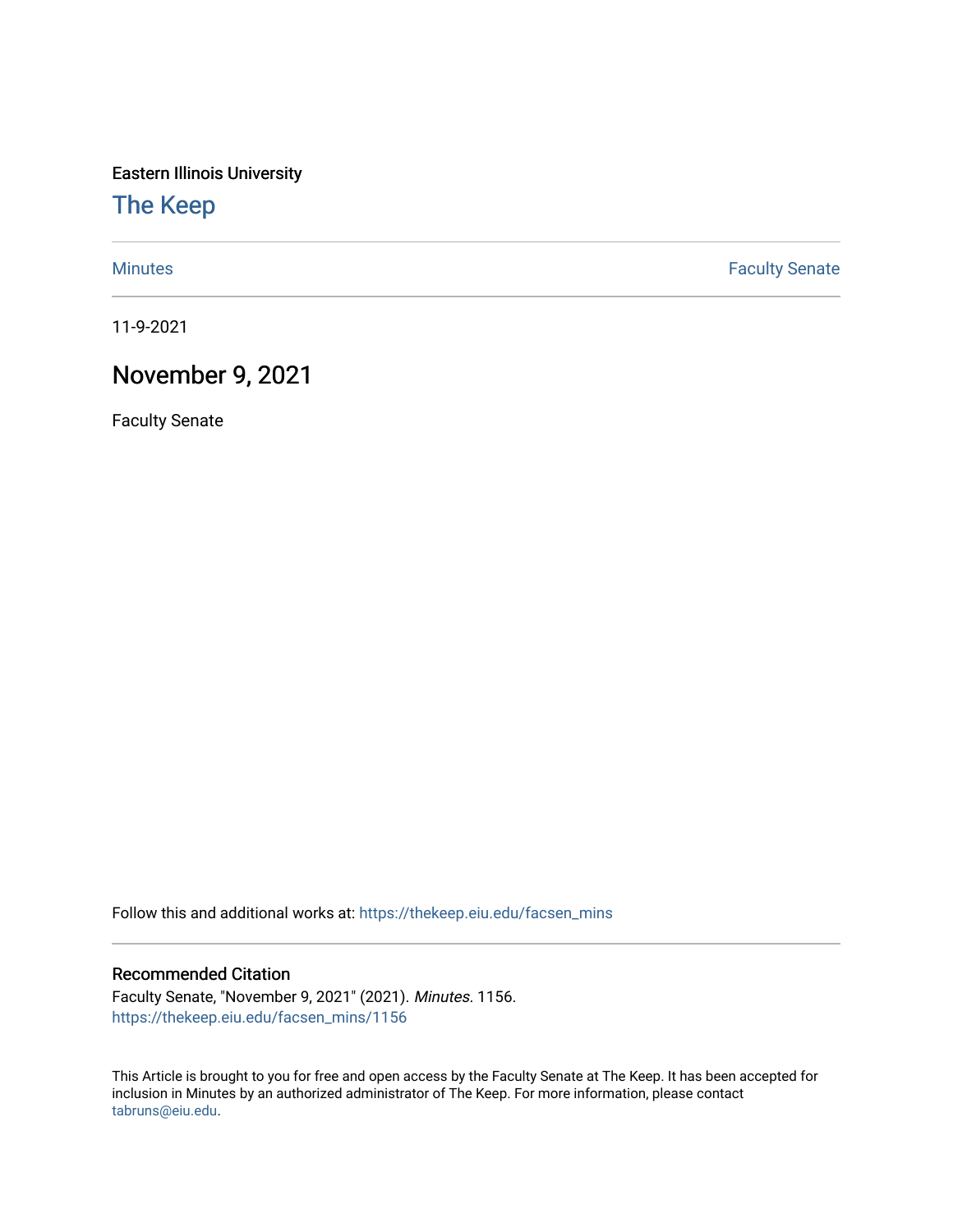# Exec Report 11/30

# **From BOT (11/12)**

1. New chief of police Marisol Gamboa, effective January 4, 2022

2. COVID stats: Students 76% vaccinated Employees 78% vaccinated Positivity avg 1.3% for the semester, slight bump the week after Homecoming

3. VP of University Advancement Wetstein reported:

1,327 donors for FY22, down from 1,484 in FY21 and 1,609 in FY20 however the decline is in donors giving under \$1,000, up in other categories.

Total donations \$1,089,436 for FY22 vs. \$978,277 in FY21. Of that: \$441,000 is in endowments, \$424,000 in operating, and \$225,000 in capital expenses mainly the new women's locker room

Total Foundation endowment \$98.5 million, total assets \$123 million.

- 4. Alumni Assoc increased its membership fees from \$30 to \$45, \$10 of which will be directed to student scholarships. Their membership numbers also increased.
- 5. Fall commencement is on for December 18.
- 6. I hyperventilated through a dense 2 page report detailing our work over the last 5 meetings since the BOT last met.

### **FDIC**

I will be holding a listening session/town meeting via Teams for FDIC about Faculty Senate and other service opportunities next Tuesday Dec. 7 at one of the New Faculty Meetup sessions.

### **Exec Comm.**

Met with President Glassman yesterday 11/29

SURS actuarial tables are changing as of July 1, 2022, possible impact to Tier 1 employees that likely means working an additional 3-4 months to "catch up". Faculty intending to retire soon should be contacting SURS.

Asked Jay to provide docs of his new programs update to BOT.